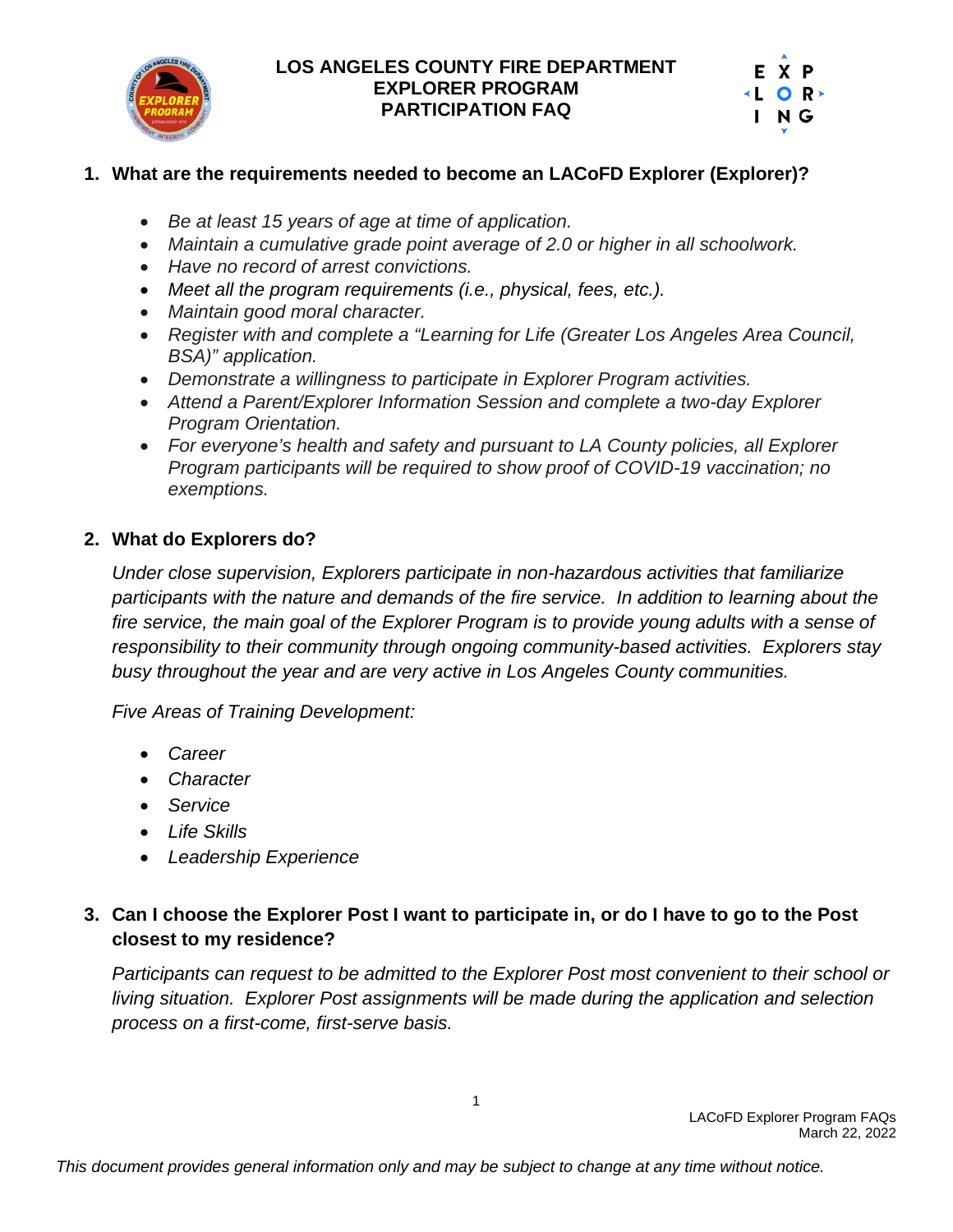

|        | EXP |  |
|--------|-----|--|
| KL OR≻ |     |  |
|        | ING |  |
|        |     |  |

## *4.* **What is the entry/selection process for the Explorer Program?**

*Explorer Program recruitment is conducted twice per year. Individuals interested in learning more about the Explorer Program are encouraged to submit an [Interest Card.](https://fire.lacounty.gov/explorer-program-interest-card/) After submitting their interest card, individuals should monitor their email and LACoFD social media platforms for the application and selection process.*

#### *Explorer Program Application and Selection Process:*

- *When the Explorer Program application period opens, individuals may apply via a link posted to social media, and distributed via email to individuals who submitted Interest Cards, and to those who participated in the Explorer Program virtual recruitment open house events.*
- *Each individual who applies will have the opportunity to select their Explorer Post choice(s) in order of preference (maximum of three Posts).*
- *Applications will be accepted on a first-come, first-serve basis.*

#### *Individuals selected to participate in the Explorer Program will be notified via email and required to:*

- *Complete a "Learning for Life" application.*
- *Attend a Parent/Explorer Information Session and complete a two-day Explorer Program Orientation.*
- *Meet all the program requirements (i.e., physical, fees, etc.).*
- *Submit a memo of interest to their assigned Explorer Post and interview with an Explorer Advisor.*

## **5. How often and when does the Explorer Post meet and how many hours of community service do I have to commit to?**

*Explorer Posts meet twice a month – on the first and third Wednesday for three hours (6:00 p.m. to 9:00 p.m.) at the Post fire station. Explorers must work on their "TASK BOOK," hands-on training, commit to volunteering at community events, and meet the monthly ride along requirement (8:00 a.m. to 8:00 p.m.).*

*We recognize circumstances may prevent LACoFD Explorers from attending all monthly meetings; however, excessive absences may result in removal from the Explorer Program.*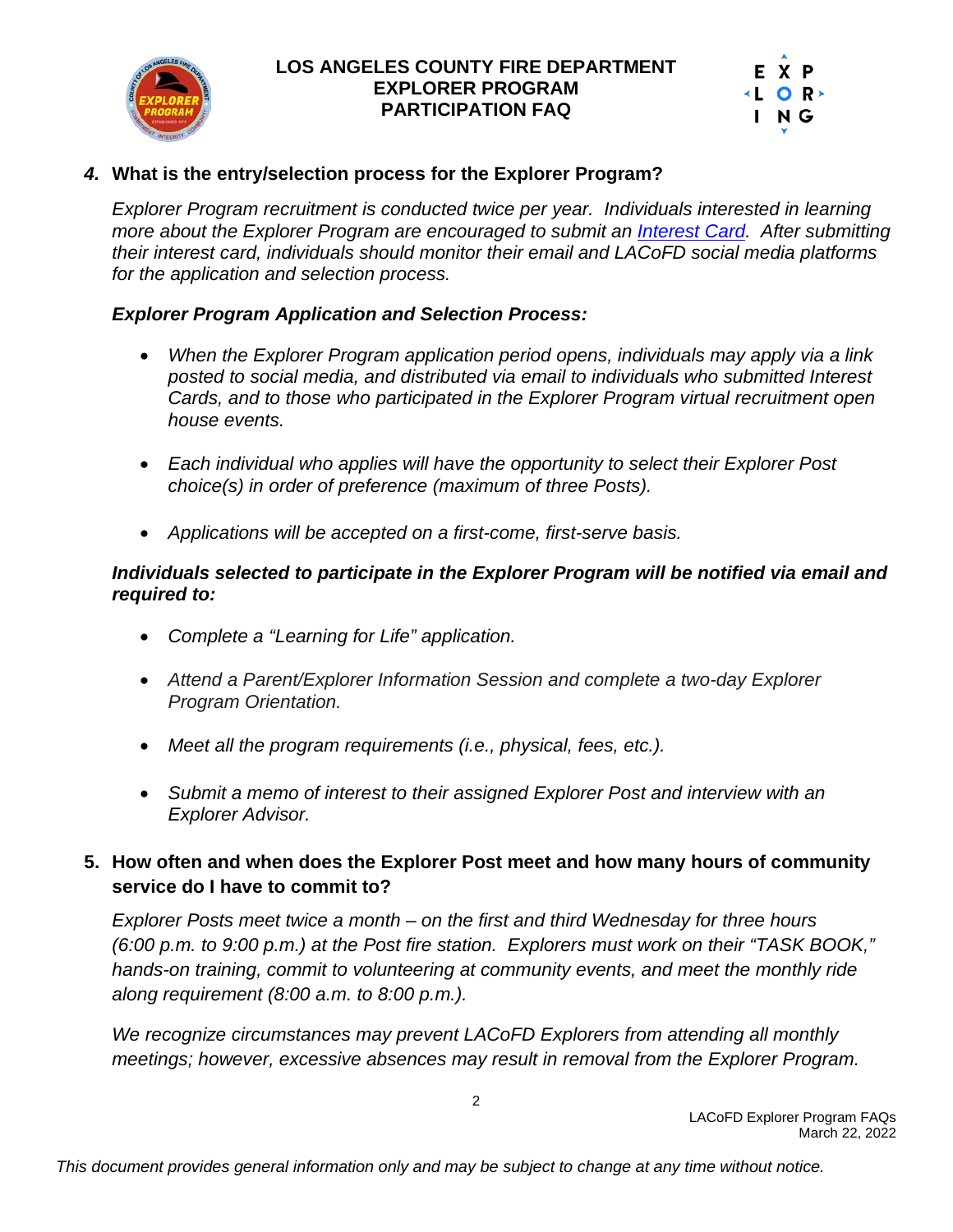



### **6. What are the duties required as an Explorer?**

*Duties may include, but are not limited to, the following:*

- *Participate in drills and training in firefighting techniques.*
- *Set up and use fire hose, ladders, and other firefighting equipment.*
- *Learn pre-fire planning and fire prevention.*
- *Participate in public education and community outreach.*
- *Participate in the Explorer Ride-Along Program to learn about firefighters duties at a fire station.*
- *Perform various other duties as assigned.*
- *Participate in leadership workshops.*

#### **7. What type of environment will Explorers be exposed to?**

*Work is performed both inside and outside in seasonal climate and weather conditions. Elevated heights, slippery surfaces, oily conditions, dust, dirt, smoke, heat, hazardous substances, chemicals, and odors are conditions frequently encountered. Physical demands include lifting (minimum of 20 lbs.) and carrying of fire equipment while wearing protective clothing. Work requires manual dexterity to assemble fittings and perform hose and ladder placement evolutions. Bending, stooping, running, squatting, pulling, and climbing are also required.*

#### **8. What are the grooming requirements to becoming an Explorer?**

*The grooming standards are the same as the Los Angeles County Fire Department Professional Appearance in the Workplace policy (Volume 2, Chapter 4, Subject 26).*

*There is no height or weight requirement, but LACoFD Explorers shall provide a medical release establishing the ability to participate in drills and basic training.*

## **9. What are the benefits of becoming an Explorer?**

*Explorers may be able to use the hours they commit to the Explorer Program to gain high school/college credit through your school's outside credit program. Explorers may also be able to use the information and experience they gain from the Explorer Program toward aspirations to achieve a career in the fire service.*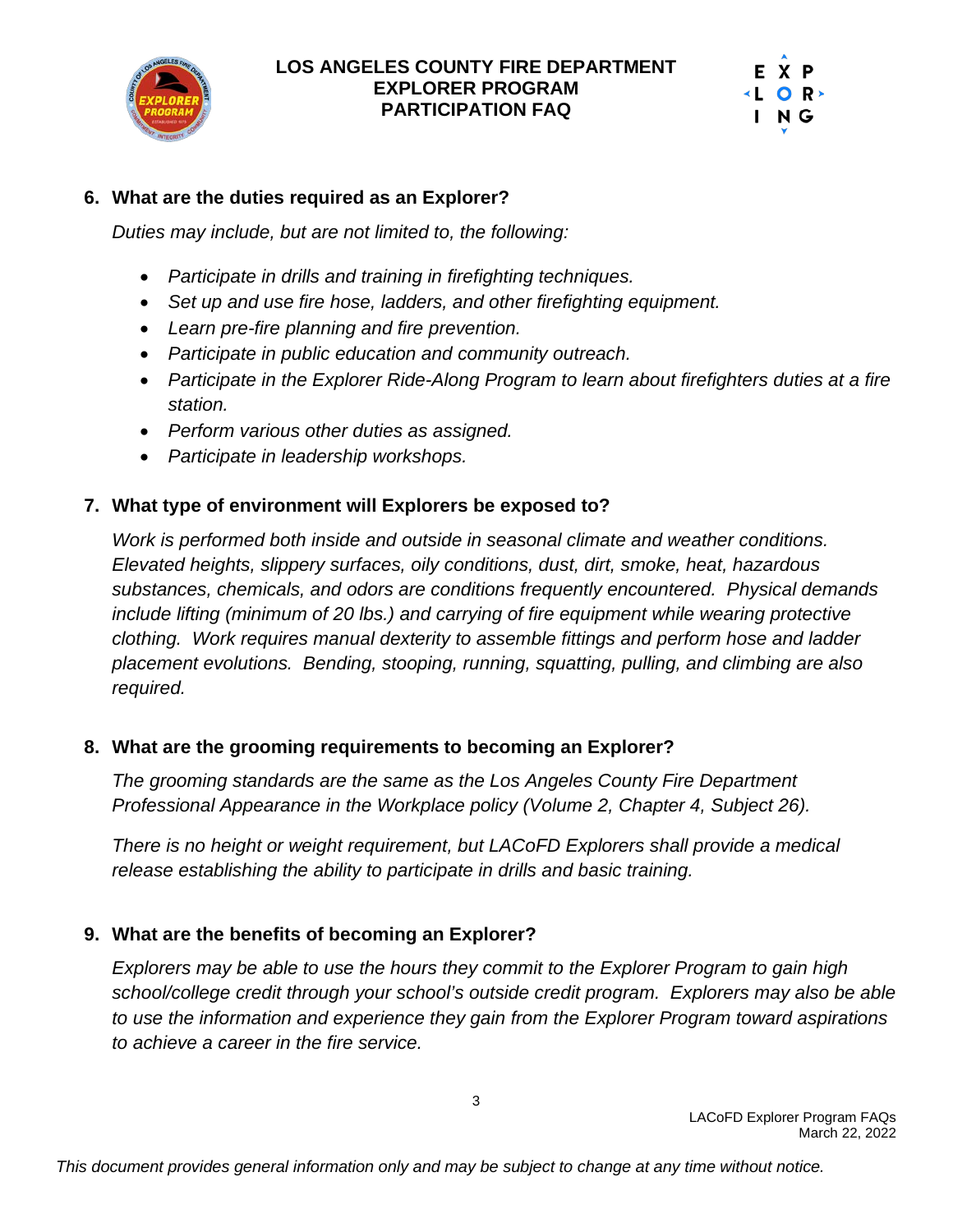



### **10.Will the Explorer Program uniform and equipment be provided?**

*Explorers are responsible for purchasing a blue shirt, blue dickies, leather boots, and a leather belt. For a list of uniform items, please see Appendix A. For leather boots, please see Appendix B.* 

*The LACoFD will cover the cost of the personal protective equipment, physical fitness gear, ball cap, academy patches, belt buckle, and name plate for the uniform shirt.*

#### **11.What is the cost of the Explorer Program?**

*The Explorer Program is a joint venture with "Learning for Life." Explorer Program costs are as follows:*

- *\$60 payable to "Learning for Life" annually (includes registration, insurance, and program fee)*
- *\$170 estimated cost for uniform (shirt, pant, belt, and boots)*

*Uniforms may be purchased through Galls or another department store. Explorers who lack the ability to purchase a uniform should contact the Explorer Post Advisor to determine what assistance may be available.* 

*Please note there may be extracurricular activities such as the Disaster Drill, Muster, and Banquet which may incur additional costs. "Learning for Life" and the Explorer Program may assist with fundraising for these events.*

## **12.Can an Explorer join more than one Explorer Post?**

*An Explorer may join more than one Post with "Learning for Life" without having to pay additional National Exploring Fees. There may be additional costs for training, safety equipment, training materials, and/or additional uniforms for the second Explorer Post.*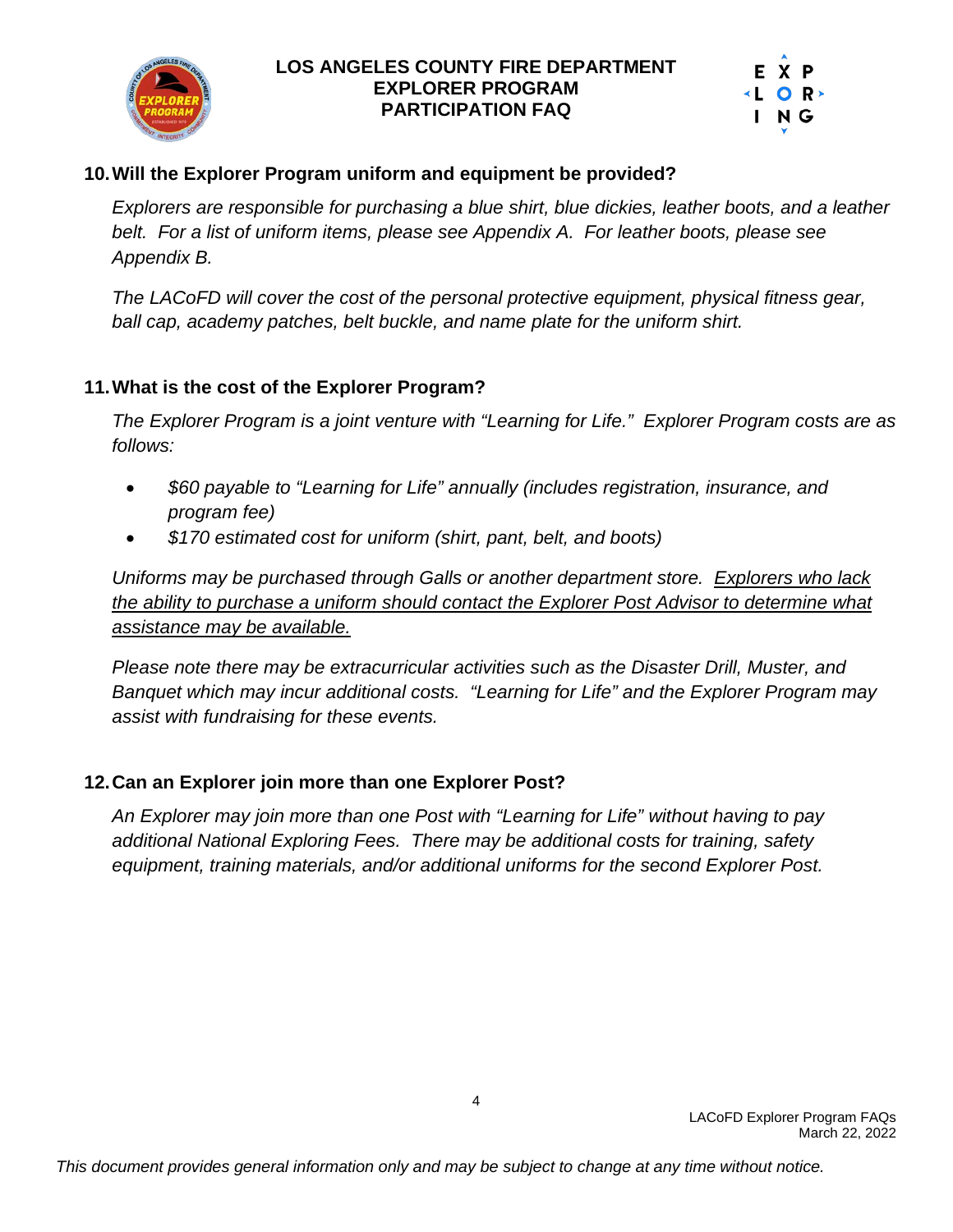



# *Appendix A*

## *2022 Required Explorer Uniform*



Dickies S535 Industrial Light Blue Short Sleeve Shirt

 $($20 - $45)$ 



Dickies Original 874 Work Pant Dark Navy

 $($25.00 - $50.00)$ 

**Suggested Retailers**:

*Galls*

*Walmart*

*Amazon*

*511*

*LA Police Gear*

*Toms Uniforms*

*The Fire Store*

*Firefighters Safety Center*

LACoFD Explorer Program FAQs March 22, 2022